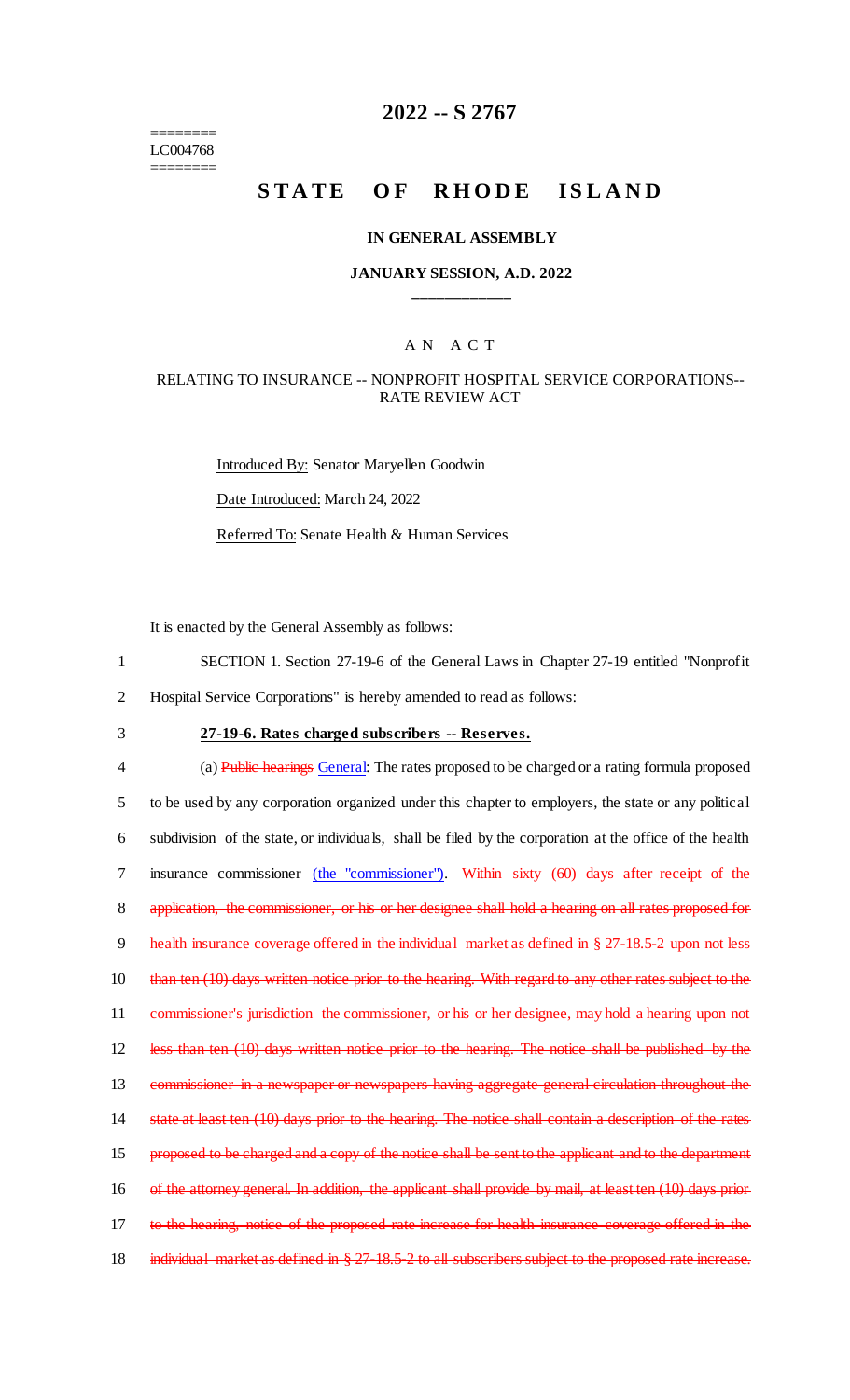(b) Public hearings: Within ten (10) days after receipt of a filing, the commissioner shall 2 determine, subject to the provisions of subsection (f) of this section, whether they intend to hold a public meeting or a public hearing at which time notice of such determination shall be sent to the 4 insurance advocacy unit of the attorney general. Any such public hearing shall commence within sixty (60) days after receipt of the application, upon not less than ten (10) days written notice prior to the hearing, published by the commissioner in a newspaper or newspapers having aggregate general circulation throughout the state, at least ten (10) days prior to the hearing. The notice shall contain a description of the rates proposed to be charged and a copy of the notice shall be sent to the applicant and to the department of the attorney general. In the event there is a public hearing, 10 the attorney general may engage the services of any expert or consultant necessary to assist in reviewing the filing, including having the ability to seek additional relevant information from the filer. All public hearings held pursuant to this section shall be held in accordance with the provisions of chapter 35 of title 42.  $(b)(c)$  Filings with the Attorney General's Office: The applicant shall provide a copy of the filing on all rates proposed for health insurance coverage offered in the individual market as defined 16 in § 27-18.5-2 to the Insurance Advocacy Unit of the Attorney General's Office insurance advocacy 17 unit of the attorney general's office simultaneously with the filing at the office of the health insurance commissioner.  $\left(\frac{e}{d}\right)$  Procedures: At any hearing held under this section, the applicant shall be required to 20 establish that the rates proposed to be charged or the rating formula to be used are consistent with 21 the proper conduct of its business and with the interest of the public. Rates proposed to be charged by any corporation organized under this chapter shall be sufficient to maintain total reserves in a dollar amount sufficient to pay claims and operating expenses for not less than one month. Those reserves shall be computed as of each December 31st, 25 and a report setting forth the computation shall be submitted to the commissioner together with the corporation's Rhode Island annual statement to the commissioner. Any documents presented in 27 support of a filing of proposed rates under this section shall be made available for inspection by 28 any party entitled to participate in a hearing or admitted as an intervenor in a hearing or such 29 conditions as the commissioner may prescribe provided under this section at a time and at a place as the commissioner may deem reasonable. The commissioner, or his or her designee, upon the hearing, may administer oaths, examine and cross-examine witnesses, receive oral and documentary evidence, and shall have the power to subpoena witnesses, compel their attendance,

33 and require the production of books, papers, records, correspondence, or other documents which

34 he or she deems relevant. The commissioner shall issue a decision as soon as is reasonably possible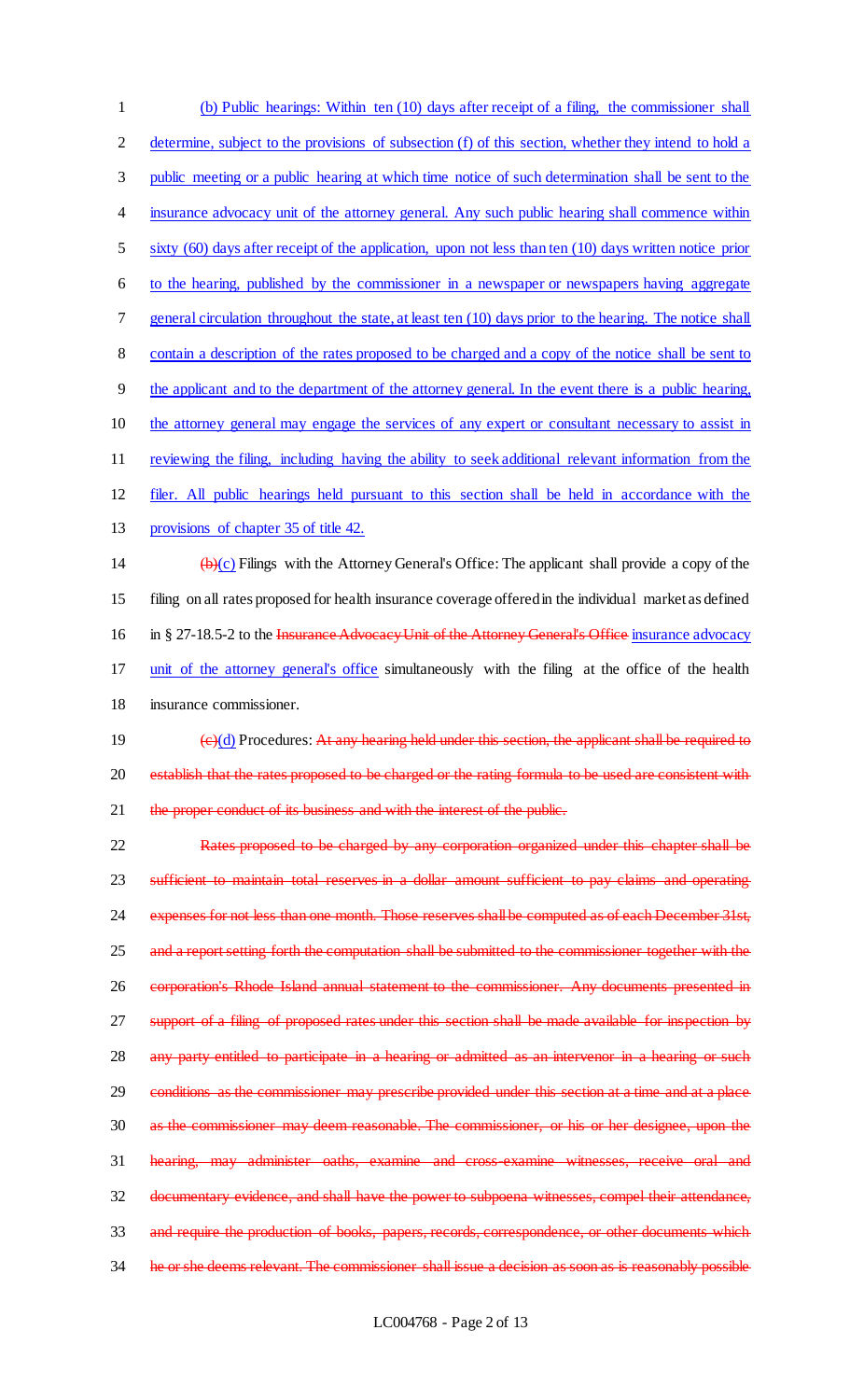following the completion of the hearing. The decision may approve, disapprove, or modify the rates proposed to be charged by the applicant. Applicants requesting changes in rates shall underwrite the reasonable expenses of the commissioner in connection with the hearing, including any costs 4 related to advertisements, stenographic reporting, and expert witnesses fees.

- (1) The applicant shall be required to establish that the rates proposed to be charged are consistent with the proper conduct of its business and with the interest of the public.
- (2) Any documents presented in support of a filing of proposed rates under this section shall be made available for public examination at a time and place that the commissioner may deem
- reasonable.

 (3) If a public hearing is held pursuant to subsection (b) of this section, the commissioner, 11 or designee, upon the hearing, may administer oaths, examine and cross-examine witnesses, receive oral and documentary evidence, and shall have the power to subpoena witnesses, compel their attendance, and require the production of books, papers, records, correspondence, or other documents which they deem relevant. Any designee who shall conduct a hearing pursuant to this section shall report their findings, in writing, to the commissioner, within a reasonable time following the conclusion of the hearing, with a recommendation for approval, disapproval, or modification of the rates proposed to be charged by the applicant. The commissioner shall make and issue a decision not later than ten (10) days following the issuance of the recommended decision 19 or, if the commissioner hears the application without the appointment of a designee, as soon as is reasonably possible following the completion of the hearing on the proposed rate change. The 21 decision may approve, disapprove, or modify the rates proposed to be charged by the applicant.

 $(d)(e)$  The term "designee," as used in this section, shall mean a person who is impartial; a member in good standing of the Rhode Island bar; and a person who is sufficiently acquainted with the rules of evidence as used in the superior court of the state so as to enable that person to conduct a hearing as designee of the commissioner. The reasonable per diem cost of the designee, as appointed by the commissioner, shall be paid by the applicant requesting changes in the rates.

 (f) Notwithstanding any provision of this section to the contrary, the commissioner shall 28 hold a public hearing in any instance where the applicant covers ten thousand (10,000) or more 29 enrolled individuals in the individual market, and the rates proposed in the filing for the annual rate increase for products offered in the individual market produce an overall average rate increase of ten percent (10%) or more. The commissioner shall require that any filing for a rate increase for products offered in the individual market shall include the calculation of the "overall, average-rate increase" in order to determine whether a public hearing is required.

(1) For the purposes of this section, the calculation of the "overall, average-rate increase"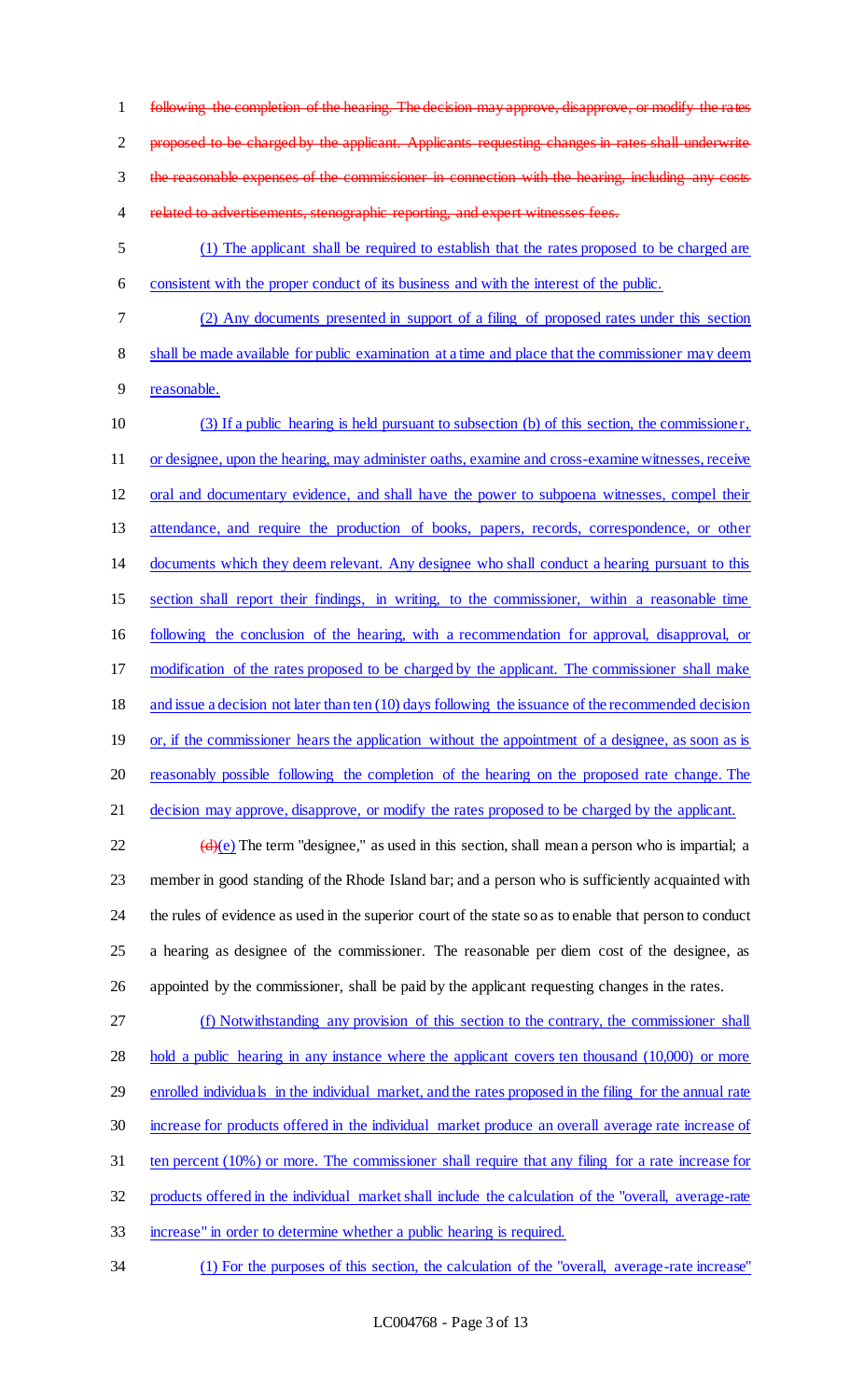shall be based on the overall average increase percent weighted by member premiums, excluding 2 the effects of age scale increases. To calculate the overall, average-rate increase, the applicant shall 3 multiply the proposed rate increase by product, times the total monthly renewing premium for each 4 product, and then divide the product by the sum of monthly renewing premiums for all products. The commissioner shall require this calculation to be provided as part of the applicant's individual market rate filing. (g) In the event that subsection (f) of this section, in combination with § 42-62-13(b), would 8 result in more than one public hearing in any given calendar year, the commissioner may defer one or more public hearing(s) for an applicant resulting from subsection (f) of this section or § 42-62- 10 13(b) until the subsequent calendar year, with the provision that one of the deferred applicants shall be required to have a public hearing in the subsequent year, whether or not the applicants' filing satisfies the requirements of subsection (f) of this section or § 42-62-13(b) in that subsequent calendar year. (h) The commissioner shall notify the attorney general of the filing(s) to be deferred and the attorney general shall be given the opportunity to provide written comments and recommendations to the commissioner regarding any such filing(s) deferred in accordance with subsection (g) of this section. (i) Notwithstanding any other provision of law to the contrary, the filing of proposed rates 19 or a rating formula, and the holding and conducting of any public hearing in connection with these proposed rates or rating formula, shall be held in accordance with the provisions of chapter 35 of 21 title 42. (j) Public comment. Whether or not a public hearing is held pursuant to subsection (f) of 23 this section, the commissioner shall solicit public comment regarding the rates proposed to be 24 charged. Public comment shall be solicited upon not less than ten (10) days written notice prior to the date that either: 26 (1) A public meeting at which verbal comments may be provided; or (2) That written comment must be received by the commissioner. The notice shall contain a description of the rates proposed to be charged, or the formula proposed to be used, and a copy of the notice shall be sent to the applicant and to the insurance advocacy unit of the department of the attorney general. The attorney general shall be permitted to conduct discovery in relation to the actuarial analysis and actuarial assumptions of the filer regarding any filing in the individual market as defined in § 27-18.5-2. Any documents presented in support of the filing under this section shall be made available for public examination at a time 34 and place that the commissioner may deem reasonable.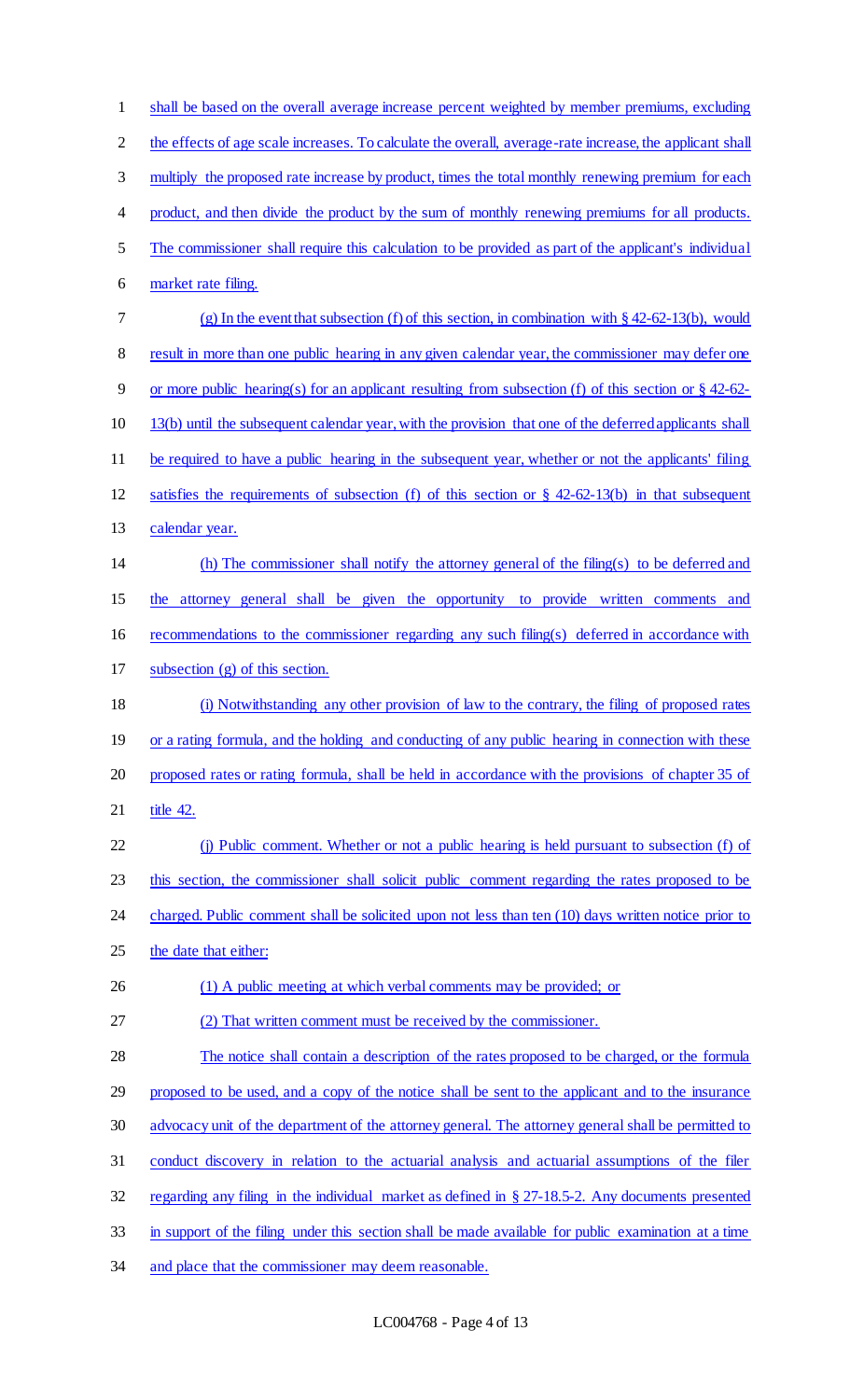1 (k) The applicant shall bear reasonable expenses of the commissioner in connection with a

2 filing made pursuant to this section, including any costs related to advertisements, stenographic

3 reporting, and expert fees, regardless of whether a public hearing is held. The applicant shall bear

- 4 reasonable expenses of the attorney general in relation to any public hearing conducted pursuant to
- 5 this section. The applicant shall bear reasonable expenses of the attorney general in relation to any
- 6 filing in the individual market that is not subject to a public hearing.
- 7 SECTION 2. Section 27-20-6 of the General Laws in Chapter 27-20 entitled "Nonprofit
- 8 Medical Service Corporations" is hereby amended to read as follows:
- 

### 9 **27-20-6. Rates charged subscribers -- Reserves -- Hearing by commissioner.**

10 (a) Public hearings General: The rates proposed to be charged or a rating formula proposed 11 to be used by any corporation organized under this chapter to its subscribers, employers, the state 12 or any political subdivision of the state, or individuals, shall be filed by the corporation at the office 13 of the health insurance commissioner (the "commissioner"). Within sixty (60) days after receipt of 14 the application, the commissioner, or his or her designee, shall hold a hearing on all rates proposed 15 for health insurance coverage offered in the individual market as defined in § 27-18.5-2 upon not 16 less than ten (10) days written notice prior to the hearing. With regard to any other rates or rating 17 formula subject to the commissioner's jurisdiction the commissioner, or his or her designee, may 18 hold a hearing upon not less than ten (10) days written notice prior to the hearing. The notice shall 19 be published by the commissioner in a newspaper or newspapers having aggregate general 20 eirculation throughout the state at least ten (10) days prior to the hearing. The notice shall contain 21 a description of the rates proposed to be charged and a copy of the notice shall be sent to the 22 applicant and to the department of the attorney general. In addition, the applicant shall provide by 23 mail, at least ten (10) days prior to the hearing, notice of the proposed rate increase for health 24 insurance coverage offered in the individual market as defined in § 27 18.5 2 to all subscribers 25 subject to the proposed rate increase.

26 (b) Public hearings: Within ten (10) days after receipt of a filing, the commissioner shall 27 determine, subject to the provisions of subsection (f) of this section, whether they intend to hold a public meeting or a public hearing at which time notice of such determination shall be sent to the insurance advocacy unit of the attorney general. Any such public hearing shall commence within sixty (60) days after receipt of the application, upon not less than ten (10) days written notice prior to the hearing, published by the commissioner in a newspaper or newspapers having aggregate general circulation throughout the state, at least ten (10) days prior to the hearing. The notice shall contain a description of the rates proposed to be charged and a copy of the notice shall be sent to 34 the applicant and to the department of the attorney general. In the event there is a public hearing,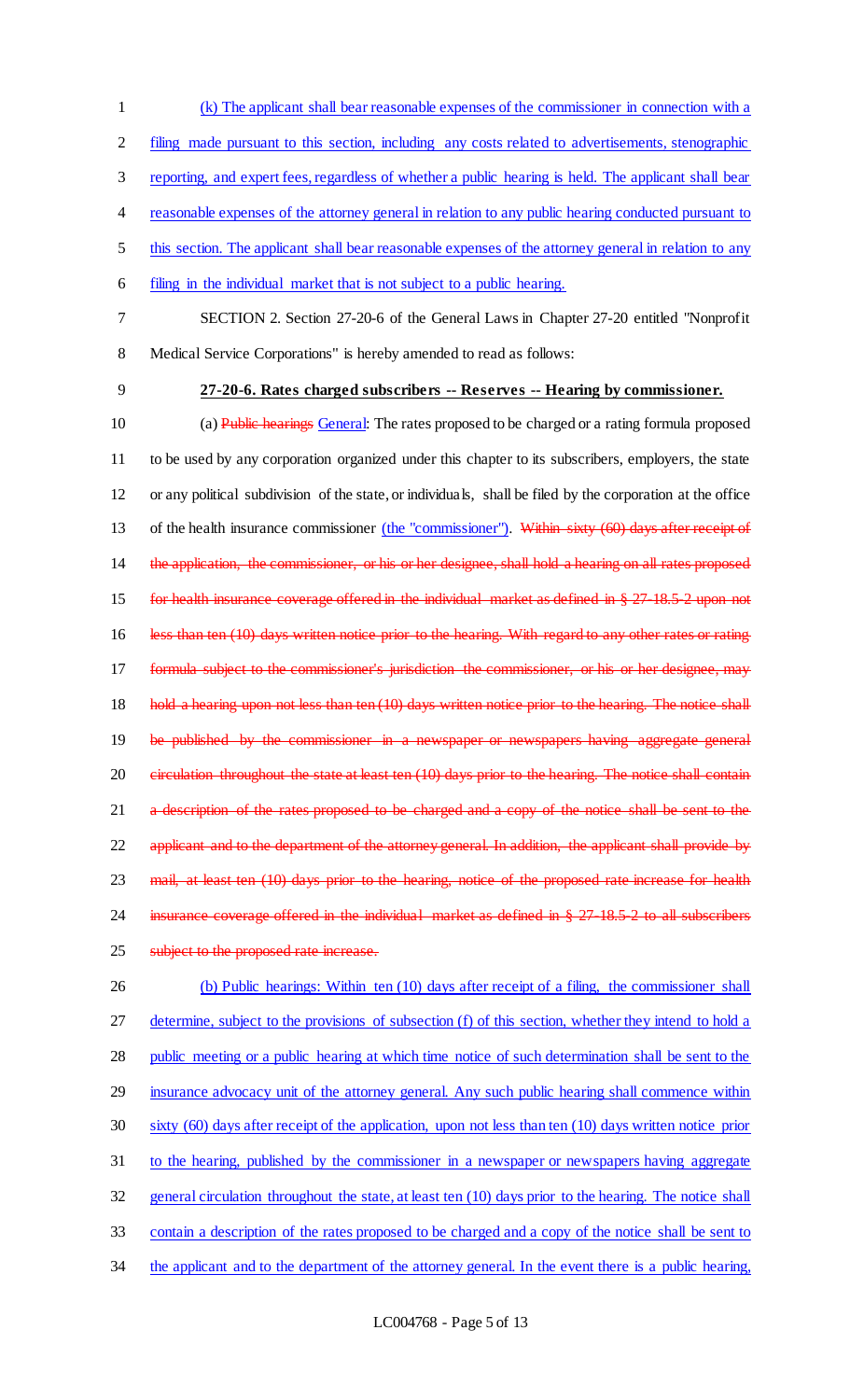the attorney general may engage the services of any expert or consultant necessary to assist in reviewing the filing, including having the ability to seek additional relevant information from the filer. All public hearings held pursuant to this section shall be held in accordance with the provisions of chapter 35 of title 42.  $\left(\frac{b}{c}\right)$  Filings with the Attorney General's Office: The applicant shall provide a copy of the filing on all rates proposed for health insurance coverage offered in the individual market as defined 7 in § 27-18.5-2 or for a Medicare supplement policy as defined in § 27-18.2-1 to the Insurance 8 Advocacy Unit of the Attorney General's Office insurance advocacy unit of the attorney general's office simultaneously with the filing at the office of the health insurance commissioner.  $(e)(d)$  Procedures: At any hearing held under this section, the applicant shall be required to 11 establish that the rates proposed to be charged or the rating formula proposed to be used are

12 consistent with the proper conduct of its business and with the interest of the public.

13 Rates proposed to be charged by any corporation organized under this chapter shall 14 maintain total reserves in a dollar amount sufficient to pay claims and operating expenses for not 15 less than one month. Those reserves shall be computed as of each December 31st, and a report 16 setting forth the computation shall be submitted to the commissioner together with the corporation's 17 Rhode Island annual statement to the insurance commissioner of the state of Rhode Island. Any 18 documents presented in support of a filing of proposed rates under this section shall be made 19 available for inspection by any party entitled to participate in a hearing or admitted as an intervenor 20 in a hearing on such conditions as the commissioner may prescribe provided pursuant to this section 21 at a time and at a place as the commissioner may deem reasonable. The commissioner, or his or her 22 designee, upon the hearing, may administer oaths, examine and cross examine witnesses, receive 23 oral and documentary evidence, and shall have the power to subpoena witnesses, compel their 24 attendance, and require the production of books, papers, records, correspondence, or other 25 documents which the director deems relevant. The commissioner shall issue a decision as soon as 26 is reasonably possible following completion of the hearing. The decision may approve, disapprove, 27 or modify the rates proposed to be charged by the applicant. Applicants requesting changes in rates 28 shall underwrite the reasonable expenses of the commissioner in connection with the hearing, 29 including any costs related to advertisements, stenographic reporting, and expert witnesses fees. 30 (1) The applicant shall be required to establish that the rates proposed to be charged are 31 consistent with the proper conduct of its business and with the interest of the public. 32 (2) Any documents presented in support of a filing of proposed rates under this section

- 33 shall be made available for public examination at a time and place that the commissioner may deem
- 34 reasonable.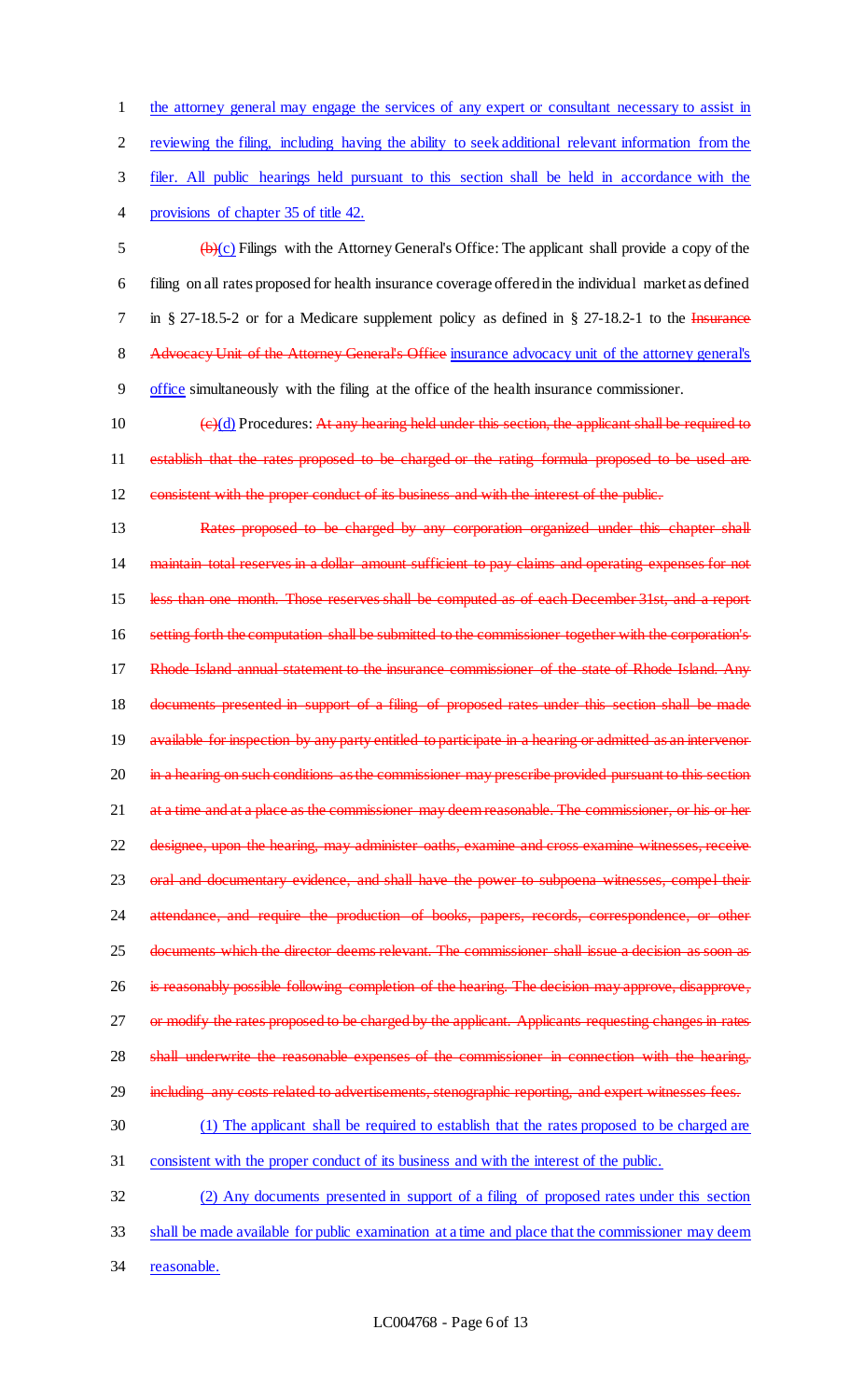(3) If a public hearing is held pursuant to subsection (b) of this section, the commissioner, 2 or designee, upon the hearing, may administer oaths, examine and cross-examine witnesses, receive 3 oral and documentary evidence, and shall have the power to subpoena witnesses, compel their 4 attendance, and require the production of books, papers, records, correspondence, or other documents which they deem relevant. Any designee who shall conduct a hearing pursuant to this section shall report their findings, in writing, to the commissioner, within a reasonable time following the conclusion of the hearing, with a recommendation for approval, disapproval, or 8 modification of the rates proposed to be charged by the applicant. The commissioner shall make and issue a decision not later than ten (10) days following the issuance of the recommended decision 10 or, if the commissioner hears the application without the appointment of a designee, as soon as is reasonably possible following the completion of the hearing on the proposed rate change. The decision may approve, disapprove, or modify the rates proposed to be charged by the applicant.  $(d)(e)$  The term "designee," as used in this section, shall mean a person who is impartial; a member in good standing of the Rhode Island bar; and a person who is sufficiently acquainted with the rules of evidence as used in the superior court of the state so as to enable that person to conduct a hearing as designee of the commissioner. The reasonable per diem cost of the designee, as

appointed by the commissioner, shall be paid by the applicant requesting changes in the rates.

 (f) Notwithstanding any provision of this section to the contrary, the commissioner shall 19 hold a public hearing in any instance where the applicant covers ten thousand (10,000) or more enrolled individuals in the individual market, and the rates proposed in the filing for the annual rate 21 increase for products offered in the individual market produce an overall average rate increase of ten percent (10%) or more. The commissioner shall require that any filing for a rate increase for products offered in the individual market shall include the calculation of the "overall, average-rate 24 increase" in order to determine whether a public hearing is required. (1) For the purposes of this section, the calculation of the "overall, average-rate increase"

26 shall be based on the overall, average-increase percent weighted by member premiums, excluding the effects of age scale increases. To calculate the overall, average-rate increase, the applicant shall 28 multiply the proposed rate increase by product, times the total monthly renewing premium for each product, and then divide the product by the sum of monthly renewing premiums for all products. The commissioner shall require this calculation to be provided as part of the applicant's individual market rate filing. (g) In the event that subsection (f) of this section, in combination with § 42-62-13(b), would

result in more than one public hearing in any given calendar year, the commissioner may defer one

or more public hearing(s) for an applicant resulting from subsection (f) of this section or § 42-62-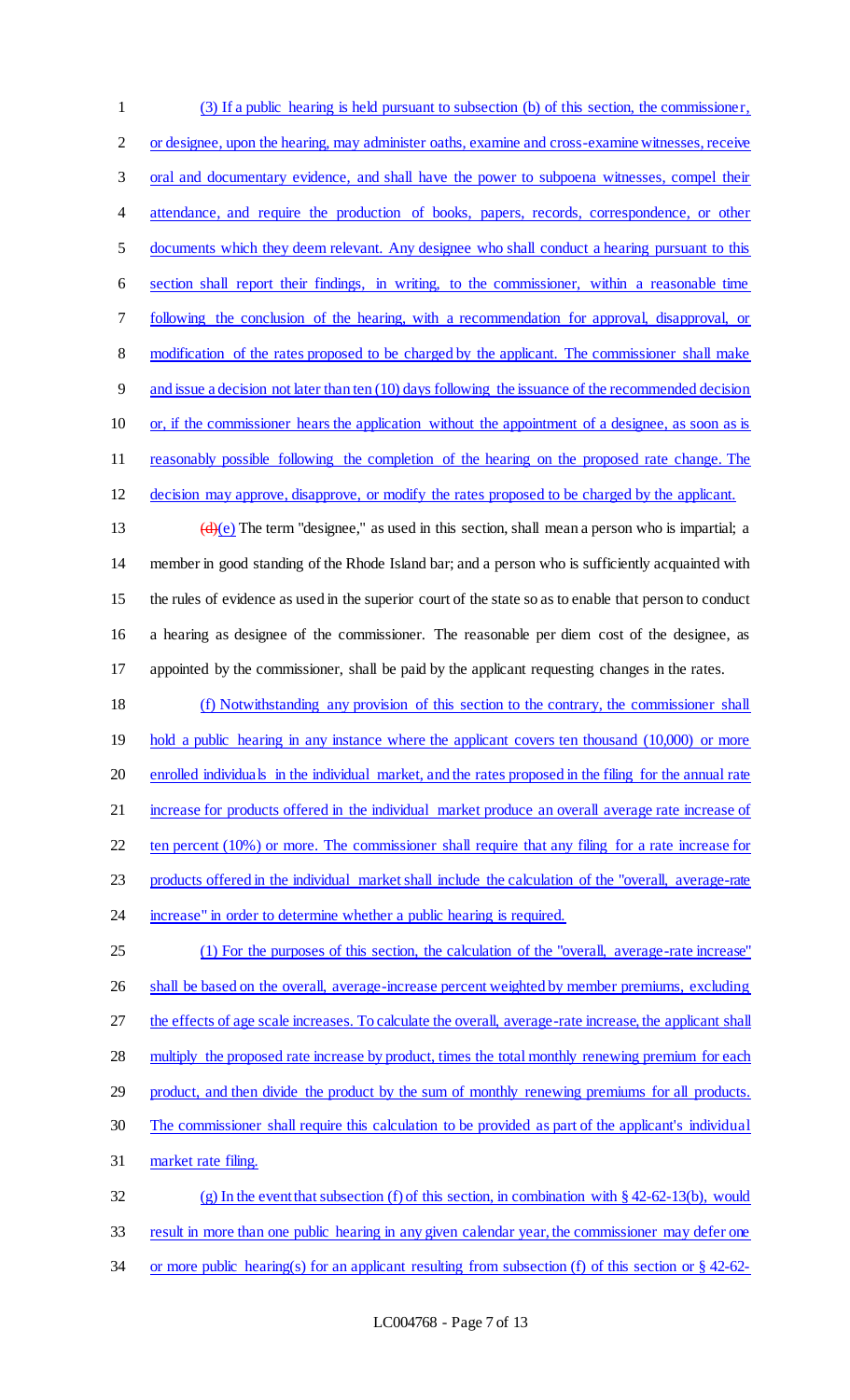13(b) until the subsequent calendar year, with the provision that one of the deferred applicants shall be required to have a public hearing in the subsequent year, whether or not the applicants' filing satisfies the requirements of subsection (f) of this section or § 42-62-13(b) in that subsequent calendar year. (h) The commissioner shall notify the attorney general of the filing(s) to be deferred and the attorney general shall be given the opportunity to provide written comments and recommendations to the commissioner regarding any such filing(s) deferred in accordance with subsection (g) of this section. (i) Notwithstanding any other provision of law to the contrary, the filing of proposed rates or a rating formula, and the holding and conducting of any public hearing in connection with these proposed rates or rating formula, shall be held in accordance with the provisions of chapter 35 of title 42. (j) Public comment. Whether or not a public hearing is held pursuant to subsection (f) of this section, the commissioner shall solicit public comment regarding the rates proposed to be charged. Public comment shall be solicited upon not less than ten (10) days written notice prior to 16 the date that either: (1) A public meeting at which verbal comments may be provided; or (2) That written comment must be received by the commissioner. 19 The notice shall contain a description of the rates proposed to be charged, or the formula proposed to be used, and a copy of the notice shall be sent to the applicant and to the insurance 21 advocacy unit of the department of the attorney general. The attorney general shall be permitted to conduct discovery in relation to the actuarial analyses and actuarial assumptions of the filer regarding any filing in the individual market as defined in § 27-18.5-2. Any documents presented 24 in support of the filing under this section shall be made available for public examination at a time and place that the commissioner may deem reasonable. 26 (k) The applicant shall bear reasonable expenses of the commissioner in connection with a filing made pursuant to this section, including any costs related to advertisements, stenographic 28 reporting, and expert fees, regardless of whether a public hearing is held. The applicant shall bear reasonable expenses of the attorney general in relation to any public hearing conducted pursuant to 30 this section. The applicant shall bear reasonable expenses of the attorney general in relation to any filing in the individual market that is not subject to a public hearing. SECTION 3. Section 42-62-13 of the General Laws in Chapter 42-62 entitled "Catastrophic Health Insurance Plan Act" is hereby amended to read as follows: **42-62-13. Rates charged.**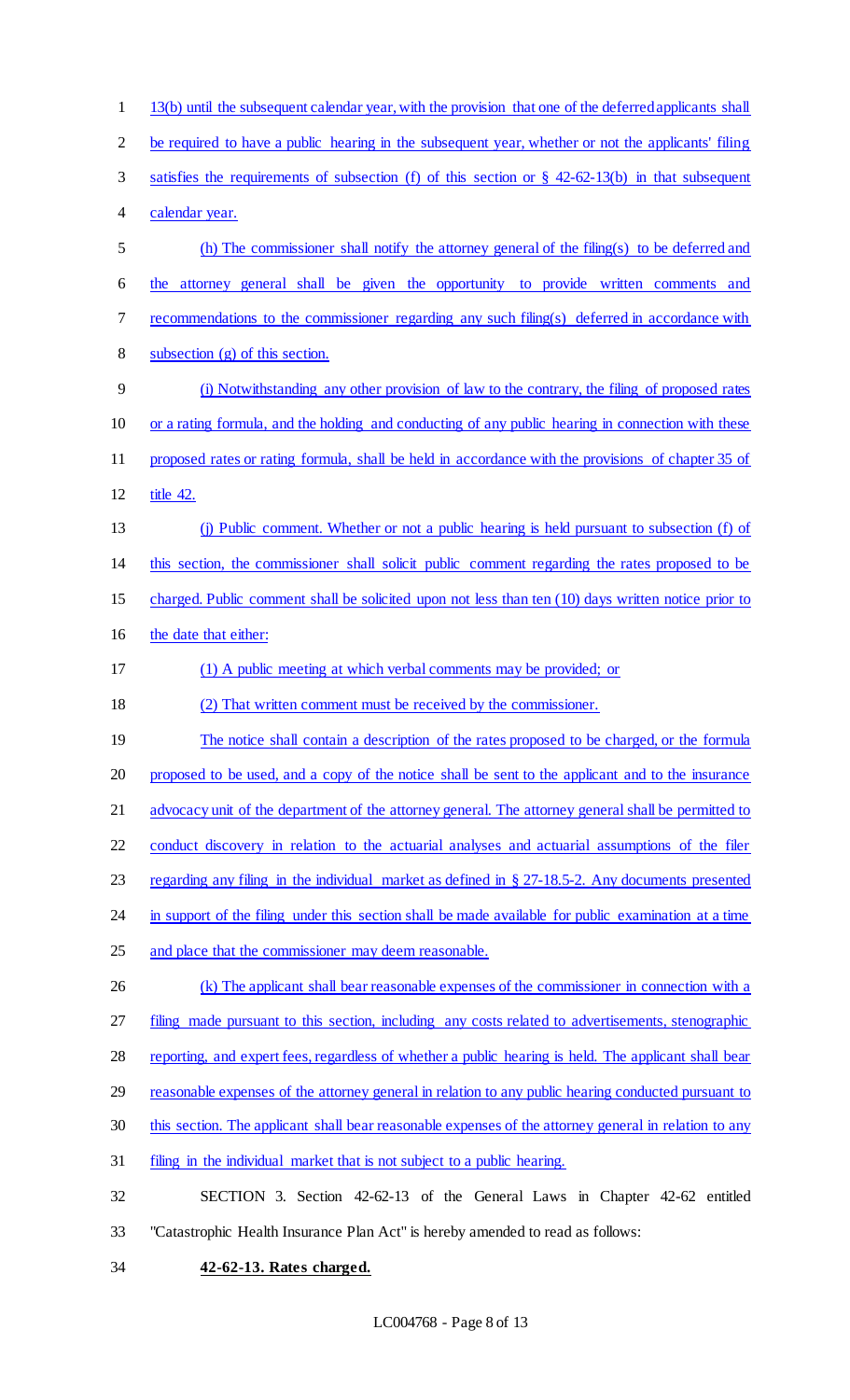1 (a) The rates proposed to be charged or a rating formula proposed to be used by any insurer 2 or health maintenance organization under this section to employers, the state or any political 3 subdivision of the state, or individuals, shall be filed by the insurer or health maintenance 4 organization at the office of the director of business regulation. This section does not apply to any 5 entity subject to § 27-19-1 et seq., and/or § 27-20-1 et seq. The rates proposed to be charged by 6 those entities shall be governed by the provisions of § 27-19-1 et seq., and/or § 27-20-1 et seq. 7 Within sixty (60) days after receipt of the application, the director, or the director's designee, may 8 hold a hearing upon not less than ten (10) days' written notice prior to the hearings. The notice shall 9 contain a description of the rates proposed to be charged, and a copy of the notice shall be sent to 10 the applicant and to the consumer protection unit of the department of attorney general. At any 11 hearing held under this section, the applicant shall be required to establish that the rates proposed 12 to be charged or the rating formula proposed to be used are consistent with the proper conduct of 13 its business and with the interest of the public. Any documents presented in support of a filing of 14 proposed rates under this section shall be made available for public examination at any time and 15 place that the director may deem reasonable. The director, or the director's designee, upon that 16 hearing may administer oaths, examine and cross-examine witnesses, receive oral and documentary 17 evidence, and shall have the power to subpoena witnesses, compel their attendance and require the 18 production of all books, papers, records, correspondence, or other documents which he or she 19 deems relevant. Any designee who shall conduct a hearing pursuant to this section shall report his 20 or her findings in writing to the director within eighty (80) days of the filing with a recommendation 21 for approval, disapproval, or modification of the rates proposed to be charged by the applicant. The 22 recommended decision shall become part of the record. The director shall make and issue a decision 23 not later than ten (10) days following the issuance of the recommended decision or, if the director 24 hears the application without the appointment of a designee, as soon as is reasonably possible 25 following the completion of the hearing on the proposed rate change. The decision may approve, 26 disapprove, or modify the rates proposed to be charged by the applicant. Insurers requesting 27 changes in rates shall underwrite the reasonable expenses of the department of business regulation 28 in connection with the hearing, including any costs related to advertisements, stenographic 29 reporting, and expert witnesses fees. Notwithstanding any other provisions of law, the filing of 30 proposed rates or a rating formula and the holding and conduct of any hearings in connection with 31 these proposed rates or rating formula shall be pursuant to this section. 32 (b) Whenever the term "designee" is used in this section, it shall mean a person who is

33 impartial, a member in good standing of the Rhode Island bar and a person who is sufficiently 34 acquainted with the rules of evidence as used in the superior court of the state so as to enable that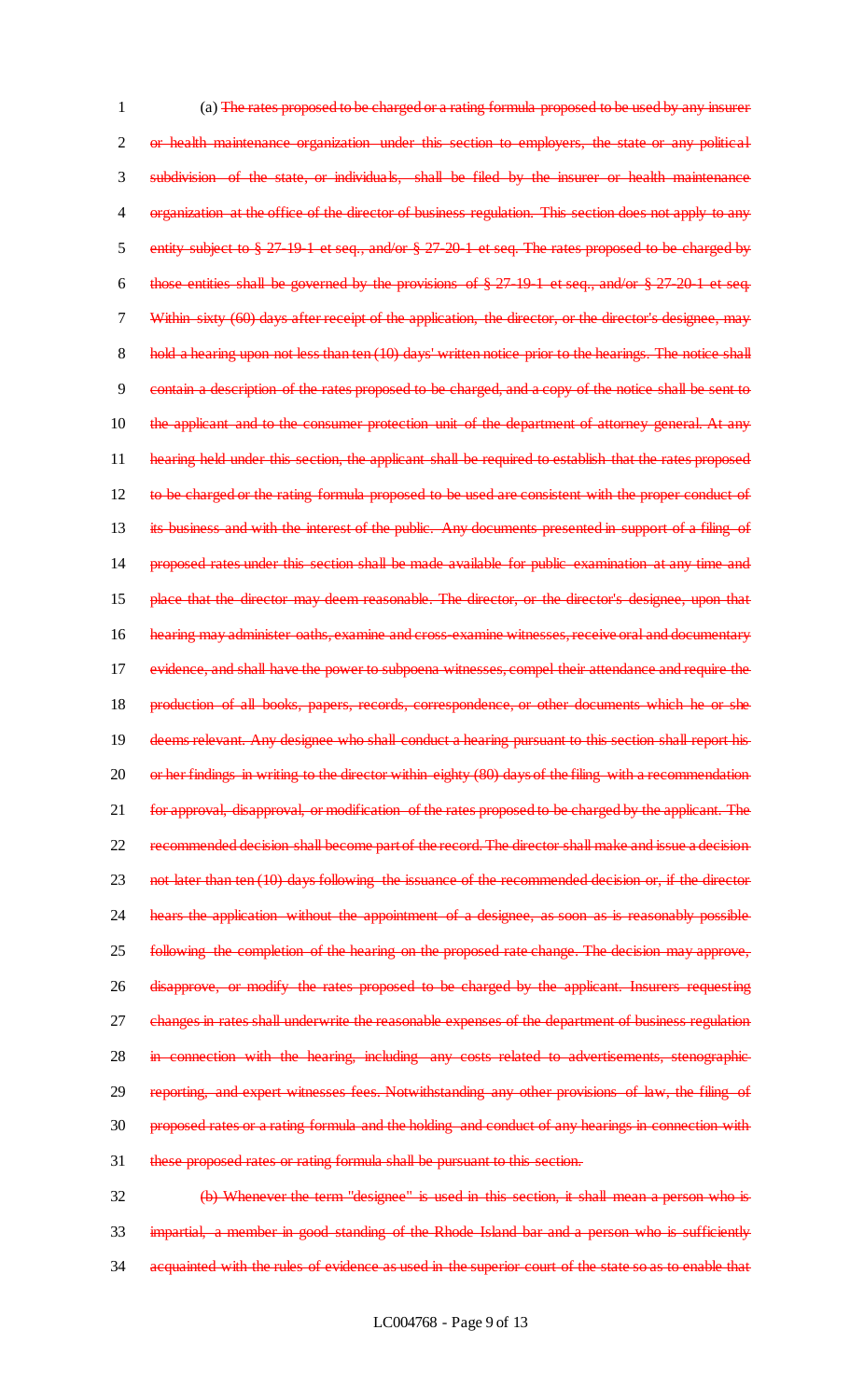1 person to conduct a hearing as designee of the director. The reasonable per diem cost of the designee 2 as appointed by the director shall be paid by the insurers requesting changes in the rates. The rates proposed to be charged, or a rating formula proposed to be used, by any health insurer, dental 4 insurer, or health maintenance organization subject to title 27, to employers, the state or any political subdivision of the state, or individuals, shall be filed at the office of the health insurance commissioner (the "commissioner"). The rates proposed to be used by any health insurer, dental insurer, or health maintenance organization in the individual market as defined in § 27-18.5-2 shall be filed at the office of the health insurance commissioner and simultaneously with the attorney general's insurance advocacy unit. The applicant shall be required to establish that the rates proposed to be charged, or the rating formula proposed to be used, are consistent with the proper 11 conduct of its business and with the interest of the public. Within ten (10) days after receipt of the filing, the commissioner shall determine, subject to subsection (b) of this section, whether they intend to hold a public meeting or a public hearing at which time notice of such determination shall be sent to the insurance advocacy unit of the attorney general. In the event there is a public hearing, 15 the attorney general may engage the services of any expert or consultant necessary to assist in reviewing the filing, including having the ability to seek additional relevant information from the filer. Any such public hearing shall commence within sixty (60) days after receipt of the filing. The commissioner, or designee, may hold a hearing upon not less than ten (10) days prior written notice to the public in a newspaper or newspapers having aggregate general circulation throughout the state. The notice shall contain a description of the rates proposed to be charged, and a copy of the 21 notice shall be sent to the applicant and to the insurance advocacy unit of the department of attorney general. Any documents presented in support of the filing under this section shall be made available 23 for public examination at any time and place that the commissioner may deem reasonable. 24 (b) Notwithstanding any provision of this section to the contrary, the commissioner shall 25 hold a public hearing in any instance where the applicant covers ten thousand (10,000) or more 26 enrolled individuals in the individual market, and the rates proposed in the filing for the annual rate increase for products offered in the individual market produce an overall average rate increase of 28 ten percent (10%) or more. The commissioner shall require that any filing for a rate increase for products offered in the individual market shall include the calculation of the "overall average-rate increase" in order to determine whether a public hearing is required. (1) For the purposes of this section, the calculation of the "overall, average-rate increase" shall be based on the overall average increase percent weighted by member premiums, excluding the effects of age scale increases. To calculate the overall average-rate increase, the applicant shall 34 multiply the proposed rate increase by product times the total monthly renewing premium for each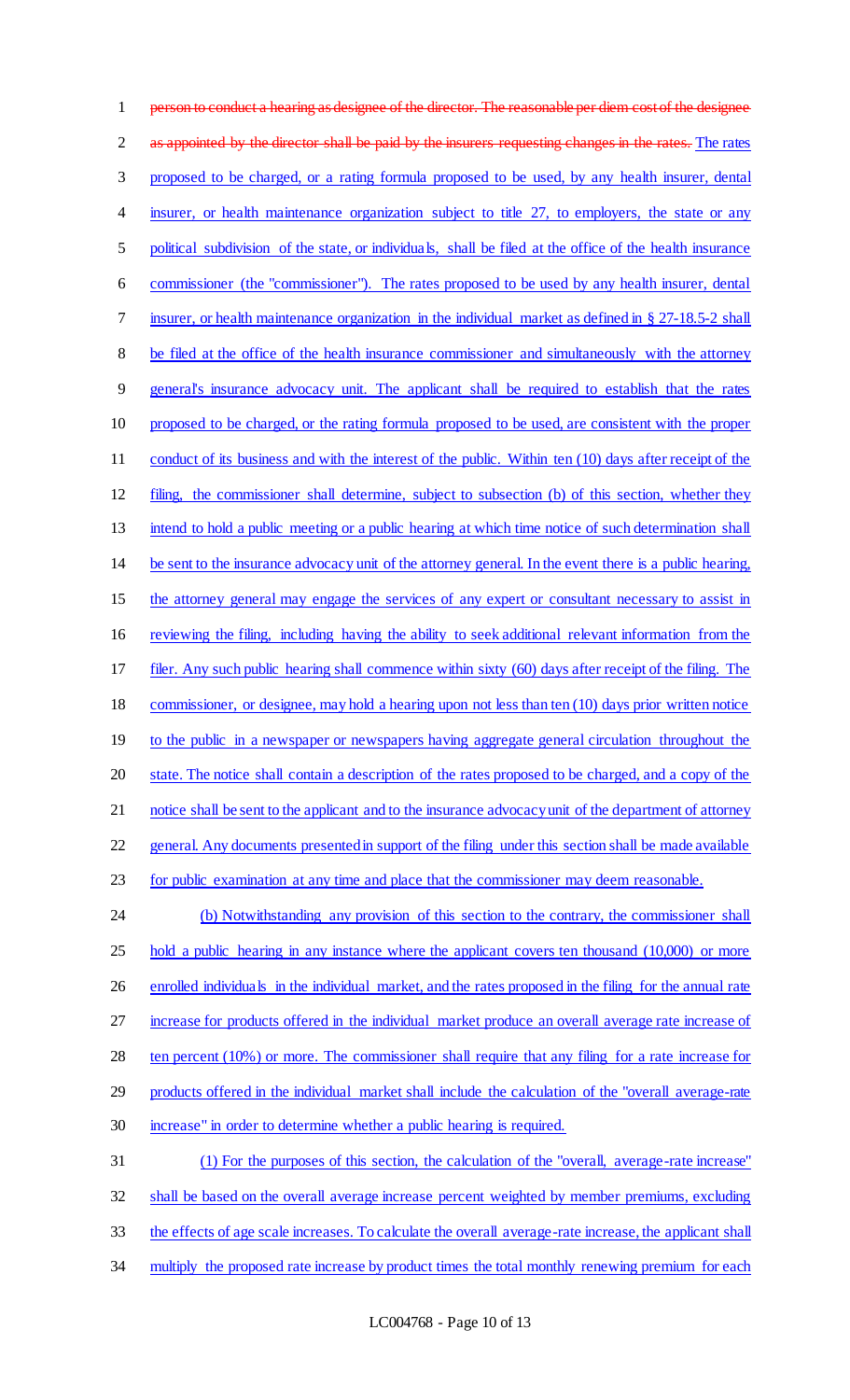product, and then divide the product by the sum of monthly renewing premiums for all products.

The commissioner shall require this calculation to be provided as part of the applicant's individual

market rate filing.

 (c) In the event that subsection (b) of this section, in combination with §§ 27-19-6(f) and 27-20-6(f), would result in more than one public hearing in any given calendar year, the commissioner may defer one or more public hearing(s) for applicant(s) resulting from subsection (b) of this section or §§ 27-19-6(f) and 27-20-6(f) until the subsequent calendar year, with the provision that one of the deferred applicants shall be required to have a public hearing in the subsequent year whether or not it satisfies the requirements of subsection (b) of this section or §§ 27-19-6(f) and 27-20-6(f) for that subsequent calendar year. 11 (d) The commissioner shall notify the attorney general of the filing(s) to be deferred and the attorney general shall be given the opportunity to provide written comments and recommendations to the commissioner regarding any such filing(s) that is deferred in accordance with subsection (c) of this section. (e) Public Hearings. If a public hearing is held pursuant to subsection (b) of this section, the commissioner, or designee, upon that hearing may administer oaths, examine and cross-examine witnesses, receive oral and documentary evidence, and shall have the power to subpoena

19 correspondence, or other documents which they deem relevant. The public hearing shall be held in

witnesses, compel their attendance, and require the production of all books, papers, records,

accordance with the provisions of chapter 35 of title 42. Any designee who shall conduct a hearing

21 pursuant to this section shall report their findings in writing to the commissioner, within a reasonable time following the conclusion of the hearing, with a recommendation for approval, disapproval, or modification of the rates proposed to be charged by the applicant. The

24 recommended decision shall become part of the record. The commissioner shall make and issue a

25 decision not later than ten (10) days following the issuance of the recommended decision or, if the

26 commissioner hears the application without the appointment of a designee, as soon as is reasonably

possible following the completion of the hearing on the proposed rate change. The decision may

approve, disapprove, or modify the filing.

 (f) Notwithstanding any other provisions of law to the contrary, the filing of proposed rates, or a rating formula, and the holding and conducting of any public hearing in connection with these proposed rates, or rating formula, of any health insurer, dental insurer, or health maintenance organization subject to title 27 shall be held in accordance with the provisions of chapter 35 of title

42.

(g) Whenever the term "designee" is used in this section, it shall mean a person who is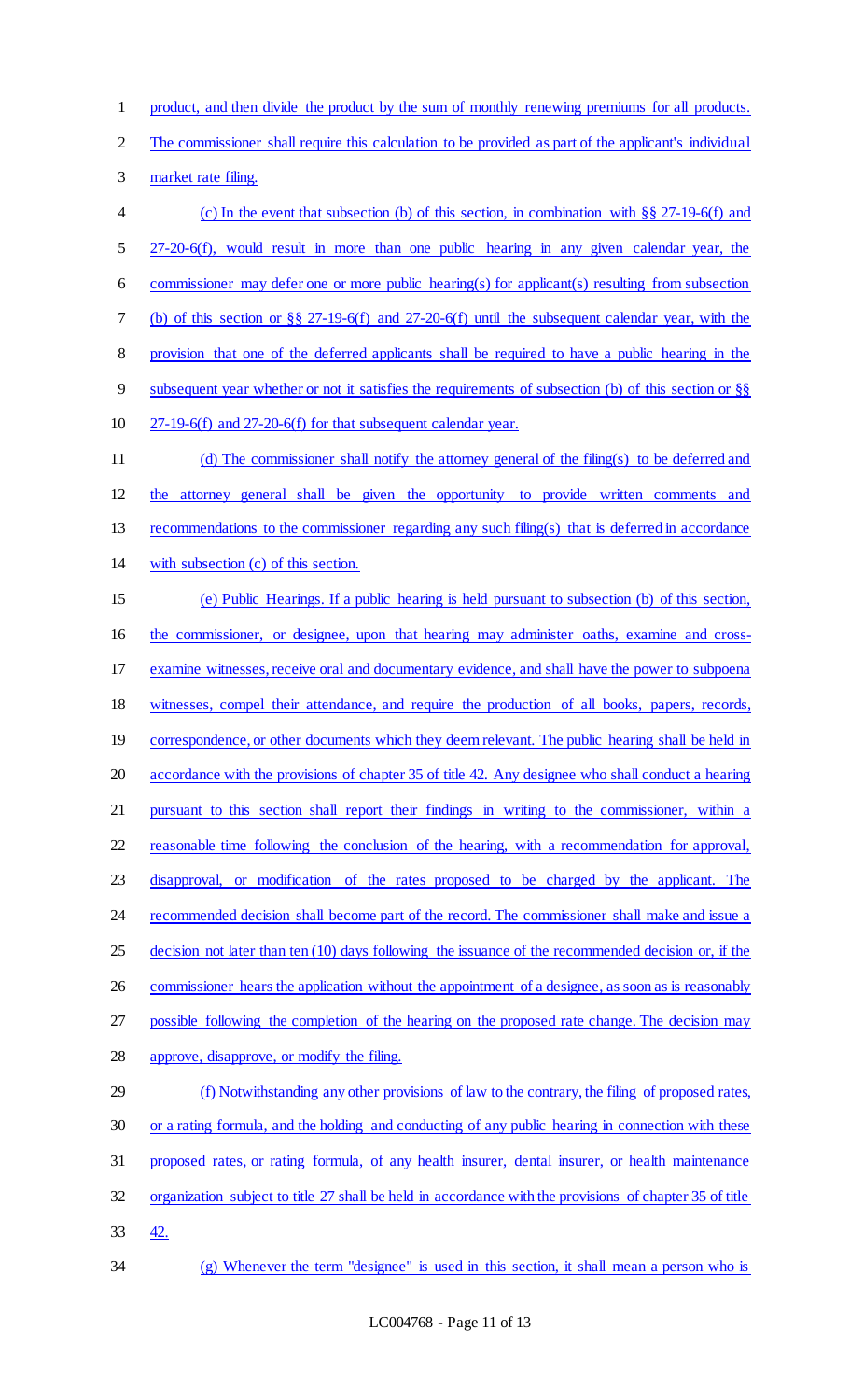impartial, a member in good standing of the Rhode Island bar and a person who is sufficiently 2 acquainted with the rules of evidence as used in the superior court of the state in order to enable that person to conduct a hearing as designee of the director. The reasonable per diem cost of the designee as appointed by the director shall be paid by the insurers requesting changes in the rates. (h) Public comment. Whether or not a public hearing is held pursuant to subsection (b) of this section, the commissioner shall solicit public comment regarding the rates proposed to be used. Public comment shall be solicited upon not less than ten (10) days written notice prior to the date 8 that either: (1) A public meeting at which verbal comments may be provided; or (2) That written comment must be received by the commissioner. The notice shall contain a description of the rates proposed to be charged, and a copy of the notice shall be sent to the applicant and to the insurance advocacy unit of the department of attorney general. The attorney general shall be permitted to conduct discovery in relation to the actuarial analysis and actuarial assumptions of the filer regarding any filing in the individual market as defined in § 27-18.5-2. Any documents presented in support of the filing under this section shall be made available for public examination at a time and place that the commissioner may deem reasonable. (i) The applicant shall bear reasonable expenses of the commissioner in connection with a 19 filing made pursuant to this section, including any costs related to advertisements, stenographic reporting, and expert fees, regardless of whether a public hearing is held. The applicant shall bear 21 reasonable expenses of the attorney general in relation to any public hearing conducted pursuant to 22 this section. The applicant shall bear reasonable expenses of the attorney general in relation to any 23 filing in the individual market that is not subject to a public hearing. SECTION 4. This act shall take effect on January 1, 2023.

======== LC004768 ========